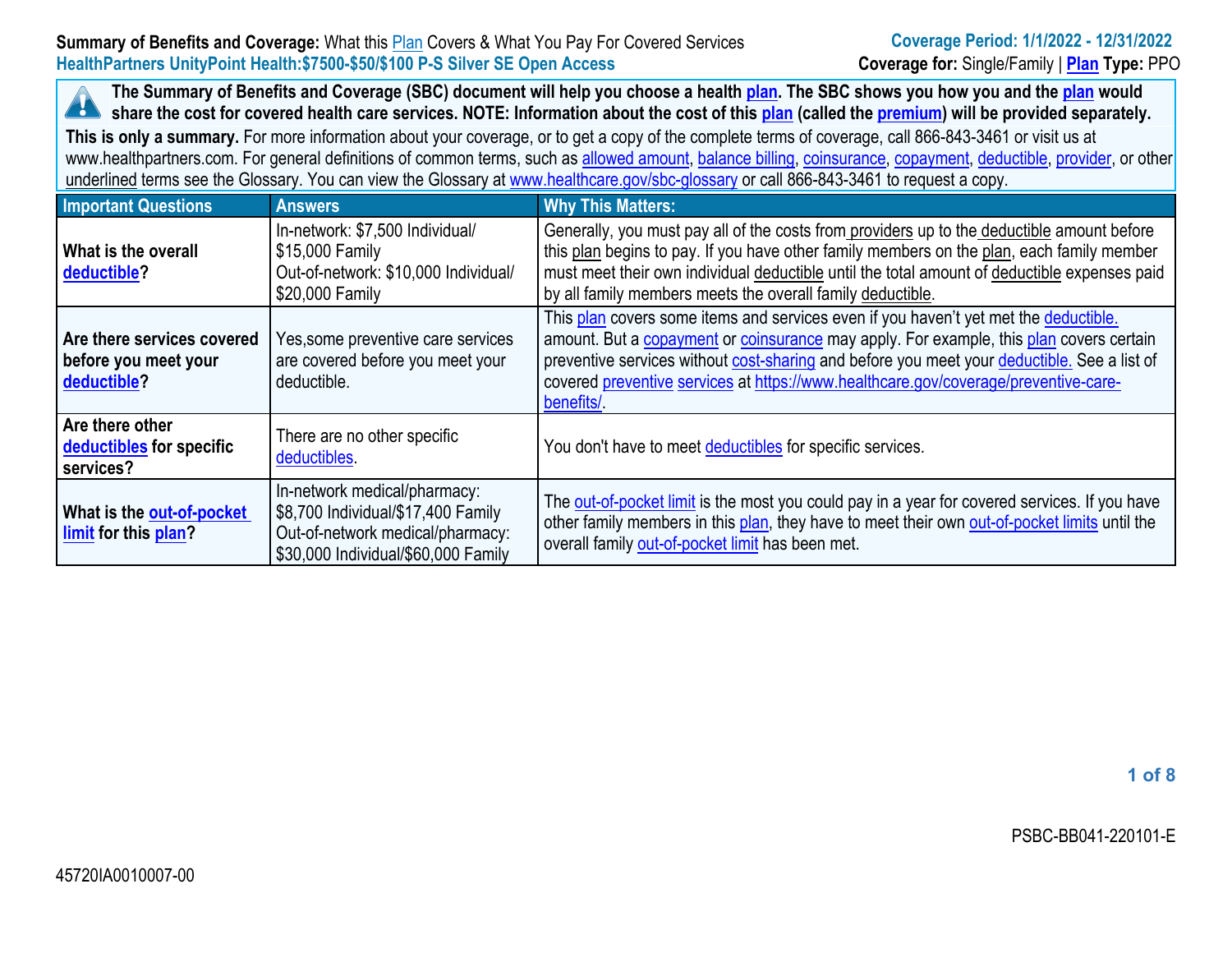| <b>Important Questions</b>                          | <b>Answers</b>                                                                                                           | <b>Why This Matters:</b>                                                                                                                                                                                                                                                                                                                                                                                                                                                            |
|-----------------------------------------------------|--------------------------------------------------------------------------------------------------------------------------|-------------------------------------------------------------------------------------------------------------------------------------------------------------------------------------------------------------------------------------------------------------------------------------------------------------------------------------------------------------------------------------------------------------------------------------------------------------------------------------|
| What is not included in<br>the out-of-pocket limit? | Premium, balance-billed charges (unless<br>balanced billing is prohibited), and health care<br>this plan doesn't cover.  | Even though you pay these expenses, they don't count toward the out-of-pocket<br><u>limit</u> .                                                                                                                                                                                                                                                                                                                                                                                     |
| Will you pay less if you<br>use a network provider? | Yes. See<br>www.healthpartnersunitypoint.com/openaccess<br>or call 1-866-843-3461 for a list of in-network<br>providers. | This plan uses a provider network. You will pay less if you use a provider in the<br>plan's network. You will pay the most if you use an out-of-network provider, and<br>you might receive a bill from a provider for the difference between the provider's<br>charge and what your plan pays (balance billing). Be aware, your network provider<br>might use an out-of-network provider for some services (such as lab work). Check<br>with your provider before you get services. |
| Do you need a referral to<br>see a specialist?      | No                                                                                                                       | You can see the in-network specialist you choose without a referral.                                                                                                                                                                                                                                                                                                                                                                                                                |



All **[copayment](https://www.healthcare.gov/sbc-glossary/#copayment)** and **[coinsurance](https://www.healthcare.gov/sbc-glossary/#coinsurance)** costs shown in this chart are after your **[deductible](https://www.healthcare.gov/sbc-glossary/#deductible)** has been met, if <sup>a</sup> **[deductible](https://www.healthcare.gov/sbc-glossary/#deductible)** applies.

|                                                              | <b>Services You May Need</b>                        | <b>What You Will Pay</b>                                                                                                                                                                                                     |                                                                                  | <b>Limitations, Exceptions, and Other Important</b>                                                                                                             |
|--------------------------------------------------------------|-----------------------------------------------------|------------------------------------------------------------------------------------------------------------------------------------------------------------------------------------------------------------------------------|----------------------------------------------------------------------------------|-----------------------------------------------------------------------------------------------------------------------------------------------------------------|
| <b>Common</b><br><b>Medical Event</b>                        |                                                     | <b>Network Provider</b><br>(You will pay the<br>least)                                                                                                                                                                       | <b>Out-of-Network</b><br><b>Provider</b><br>(You will pay the most)              | <b>Information</b>                                                                                                                                              |
| If you visit a health<br>care provider's<br>office or clinic | Primary care visit to treat an<br>injury or illness | Primary Office Visit:<br>\$50 copay/Per Visit,<br>Deductible does not<br>apply<br>Convenience Care:<br>\$25 copay/Per Visit,<br>Deductible does not<br>apply<br>UnityPoint Health<br>Virtual Care or<br>Virtuwell: No charge | Primary Office Visit: 50%<br>coinsurance<br>Convenience Care: 50%<br>coinsurance | None                                                                                                                                                            |
|                                                              | <b>Specialist visit</b>                             | \$100 copay/Per Visit,<br>Deductible does not<br>apply                                                                                                                                                                       | 50% coinsurance                                                                  | None                                                                                                                                                            |
|                                                              | Preventive care/screening/<br>immunization          | No charge                                                                                                                                                                                                                    | 50% coinsurance                                                                  | You may have to pay for services that aren't<br>preventive. Ask your provider if the services needed<br>are preventive. Then check what your plan will pay for. |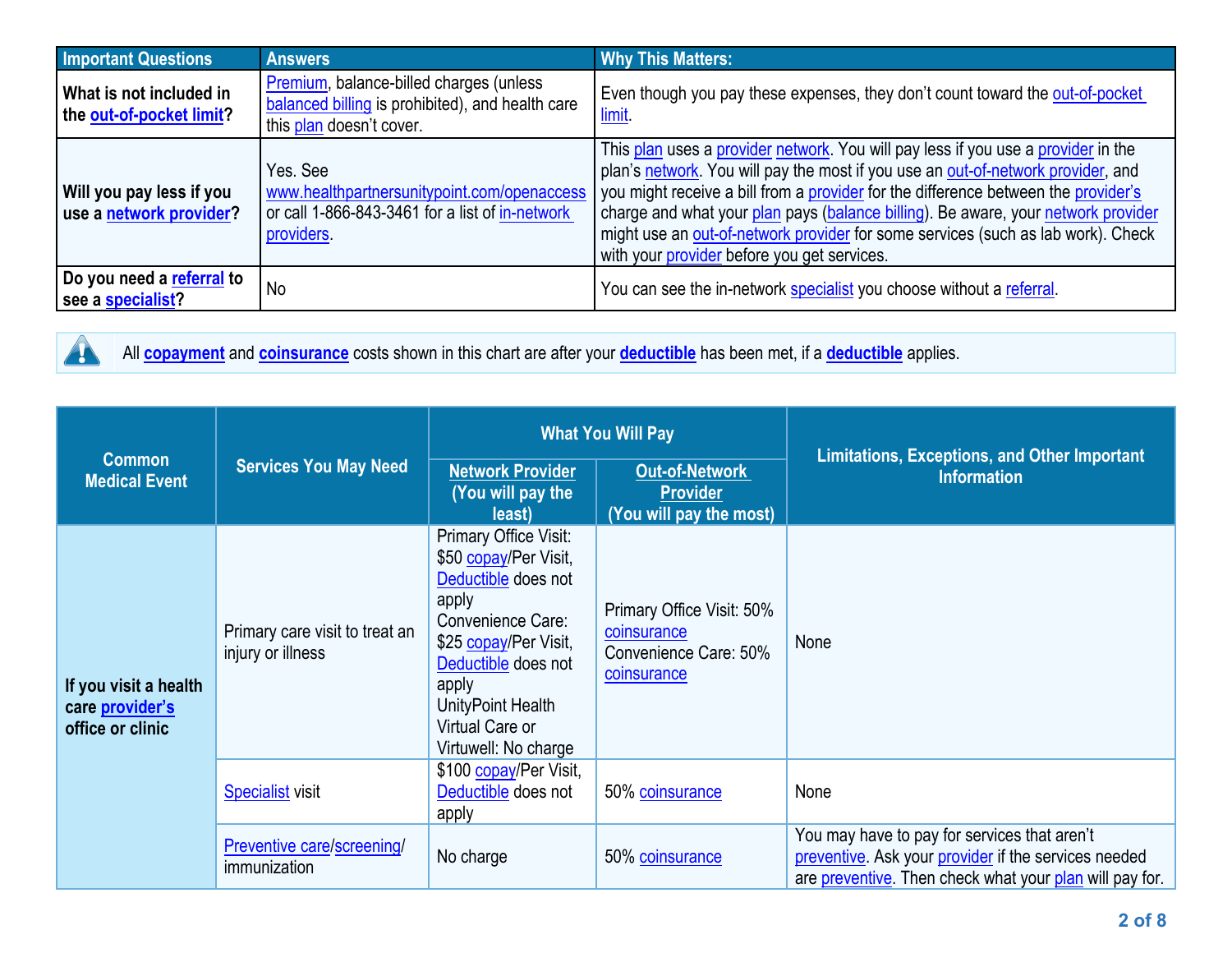|                                                                                                                                                                                               |                                              | <b>What You Will Pay</b>                                                                                                                                                                                                                                                                |                                                                                                                                  | <b>Limitations, Exceptions, and Other Important</b>                                                                                                         |  |
|-----------------------------------------------------------------------------------------------------------------------------------------------------------------------------------------------|----------------------------------------------|-----------------------------------------------------------------------------------------------------------------------------------------------------------------------------------------------------------------------------------------------------------------------------------------|----------------------------------------------------------------------------------------------------------------------------------|-------------------------------------------------------------------------------------------------------------------------------------------------------------|--|
| <b>Common</b><br><b>Medical Event</b>                                                                                                                                                         | <b>Services You May Need</b>                 | <b>Network Provider</b><br>(You will pay the<br>least)                                                                                                                                                                                                                                  | <b>Out-of-Network</b><br><b>Provider</b><br>(You will pay the most)                                                              | <b>Information</b>                                                                                                                                          |  |
| If you have a test                                                                                                                                                                            | Diagnostic test (x-ray, blood<br>work)       | 30% coinsurance for<br>x-ray/No charge for<br>lab                                                                                                                                                                                                                                       | 50% coinsurance                                                                                                                  | None                                                                                                                                                        |  |
|                                                                                                                                                                                               | Imaging (CT/PET scans,<br>MRI <sub>s</sub> ) | 30% coinsurance                                                                                                                                                                                                                                                                         | 50% coinsurance                                                                                                                  | None                                                                                                                                                        |  |
| If you need drugs<br>to treat your illness<br>or condition<br>More information<br>about <b>prescription</b><br>drug coverage is<br>available at<br>healthpartners.com/<br>genericsadvantagerx | Generic drugs                                | Formulary: \$30<br>copay/Per<br>Prescription,<br>Deductible does not<br>apply at retail, \$90<br>copay, Deductible<br>does not apply at mail<br>Non-formulary: \$125<br>copay/Per<br>Prescription,<br>Deductible does not<br>apply \$375 copay,<br>Deductible does not<br>apply at mail | Formulary: 50%<br>coinsurance at retail, mail<br>not covered<br>Non-formulary: 50%<br>coinsurance at retail, mail<br>not covered | 31 day supply retail / 93 day supply mail order.<br>Formulary insulin covered with no member cost-<br>sharing after a \$25 benefit cap per prescription per |  |
|                                                                                                                                                                                               | Formulary brand drugs                        | \$60 copay/Per<br>Prescription,<br>Deductible does not<br>apply at retail, \$180<br>copay, Deductible<br>does not apply at mail                                                                                                                                                         | 50% coinsurance at<br>retail, mail not covered                                                                                   | month.                                                                                                                                                      |  |
|                                                                                                                                                                                               | Non-formulary brand drugs                    | \$125 copay/Per<br>Prescription.<br>Deductible does not<br>apply at retail, \$375<br>copay, Deductible<br>does not apply at mail                                                                                                                                                        | 50% coinsurance at<br>retail, mail not covered                                                                                   |                                                                                                                                                             |  |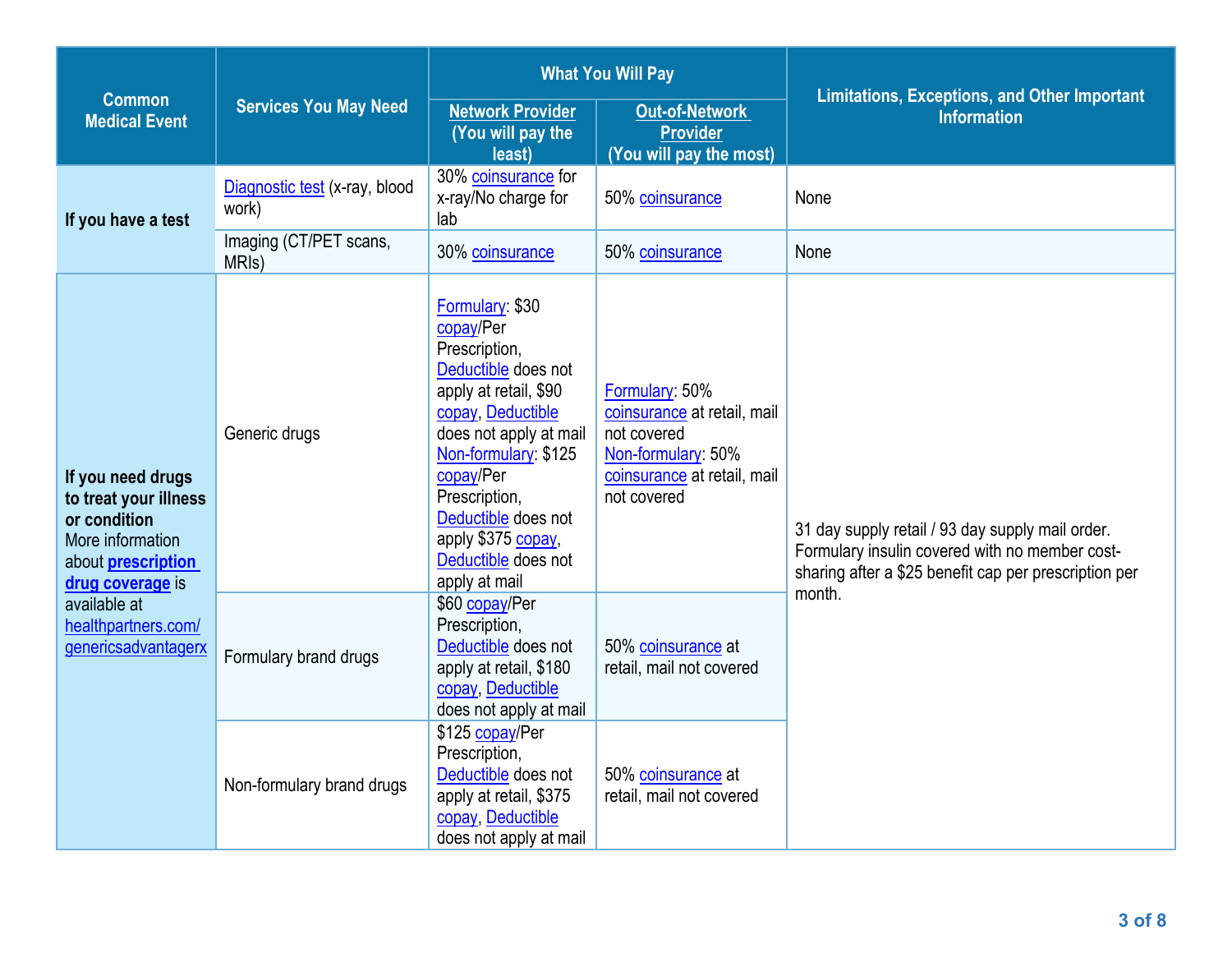|                                                        | <b>Services You May Need</b>                      |                                                        | <b>What You Will Pay</b>                                            |                                                                                                                                                                         |
|--------------------------------------------------------|---------------------------------------------------|--------------------------------------------------------|---------------------------------------------------------------------|-------------------------------------------------------------------------------------------------------------------------------------------------------------------------|
| <b>Common</b><br><b>Medical Event</b>                  |                                                   | <b>Network Provider</b><br>(You will pay the<br>least) | <b>Out-of-Network</b><br><b>Provider</b><br>(You will pay the most) | <b>Limitations, Exceptions, and Other Important</b><br><b>Information</b>                                                                                               |
|                                                        | <b>Specialty drugs</b>                            | 20% coinsurance,<br>Deductible does not<br>apply       | Not covered                                                         | Specialty drugs are limited to drugs on the specialty<br>drug list and must be obtained from a designated<br>vendor. \$500 maximum copay per prescription per<br>month. |
| If you have                                            | Facility fee (e.g., ambulatory<br>surgery center) | 30% coinsurance                                        | 50% coinsurance                                                     | None                                                                                                                                                                    |
| outpatient surgery                                     | Physician/surgeon fees                            | 30% coinsurance                                        | 50% coinsurance                                                     | None                                                                                                                                                                    |
| If you need<br>immediate medical<br>attention          | <b>Emergency room care</b>                        | 30% coinsurance                                        | 30% coinsurance                                                     | Out-of-network services apply to the in-network<br>deductible.                                                                                                          |
|                                                        | <b>Emergency medical</b><br>transportation        | 30% coinsurance                                        | 30% coinsurance                                                     | Out-of-network services apply to the in-network<br>deductible.                                                                                                          |
|                                                        | <b>Urgent care</b>                                | \$100 copay/Per Visit,<br>Deductible does not<br>apply | \$100 copay/Per Visit,<br>Deductible does not<br>apply              |                                                                                                                                                                         |
| If you have a<br>hospital stay                         | Facility fee (e.g., hospital<br>room)             | 30% coinsurance                                        | 50% coinsurance                                                     | None                                                                                                                                                                    |
|                                                        | Physician/surgeon fees                            | 30% coinsurance                                        | 50% coinsurance                                                     | None                                                                                                                                                                    |
| If you need mental<br>health, behavioral<br>health, or | <b>Outpatient services</b>                        | \$50 copay/Per Visit,<br>Deductible does not<br>apply  | 50% coinsurance                                                     |                                                                                                                                                                         |
| substance abuse<br>needs                               | Inpatient services                                | 30% coinsurance                                        | 50% coinsurance                                                     | None                                                                                                                                                                    |
| If you are pregnant                                    | Office visits                                     | No charge                                              | 50% coinsurance                                                     | Depending on the type of services, a copayment,<br>coinsurance, or deductible may apply.                                                                                |
|                                                        | Childbirth/delivery<br>professional services      | 30% coinsurance                                        | 50% coinsurance                                                     | None                                                                                                                                                                    |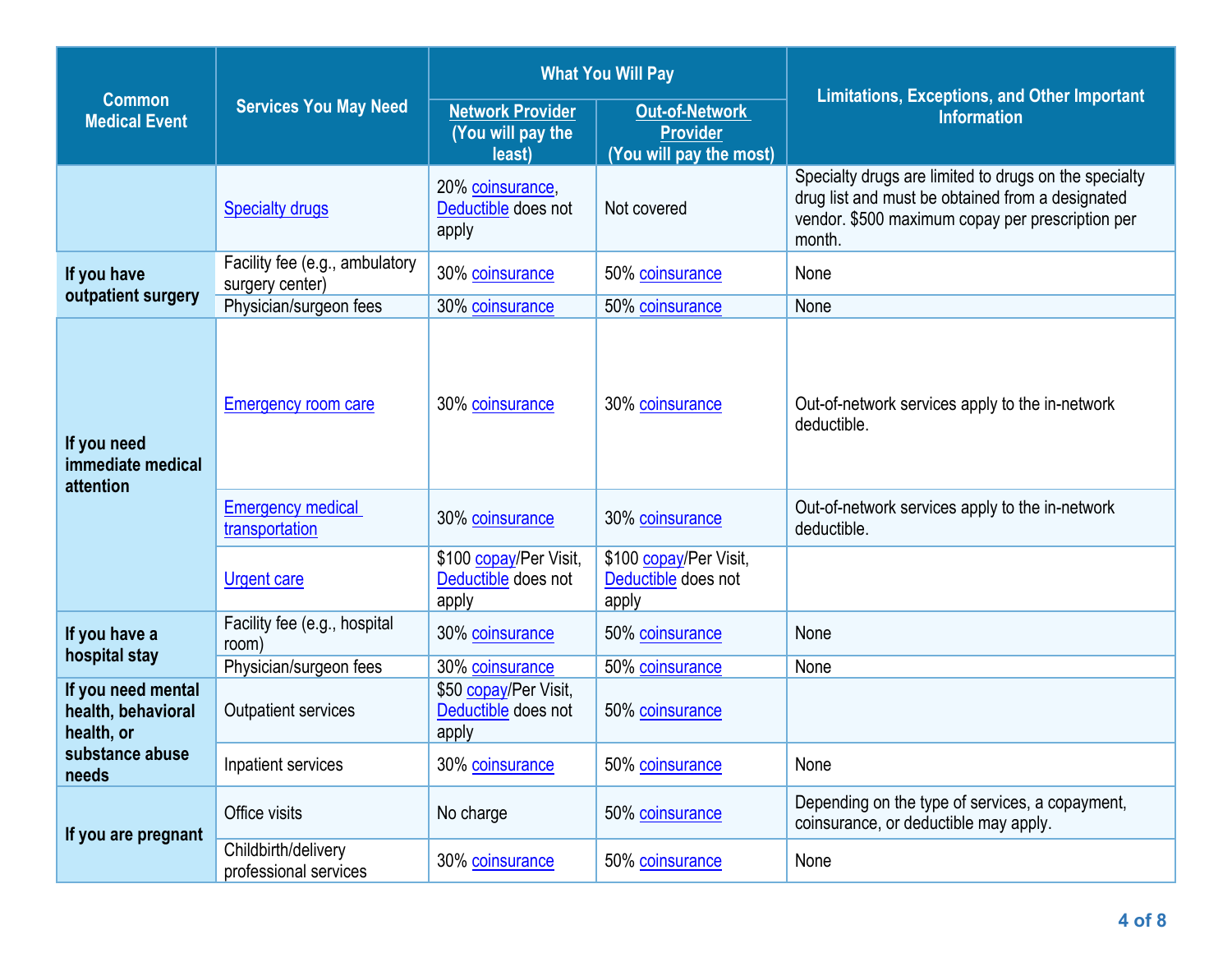|                                                                         | <b>Services You May Need</b>             | <b>What You Will Pay</b>                               |                                                                     |                                                                           |
|-------------------------------------------------------------------------|------------------------------------------|--------------------------------------------------------|---------------------------------------------------------------------|---------------------------------------------------------------------------|
| <b>Common</b><br><b>Medical Event</b>                                   |                                          | <b>Network Provider</b><br>(You will pay the<br>least) | <b>Out-of-Network</b><br><b>Provider</b><br>(You will pay the most) | <b>Limitations, Exceptions, and Other Important</b><br><b>Information</b> |
|                                                                         | Childbirth/delivery facility<br>services | 30% coinsurance                                        | 50% coinsurance                                                     | None                                                                      |
| If you need help<br>recovering or have<br>other special<br>health needs | Home health care                         | \$50 copay/Per Visit,<br>Deductible does not<br>apply  | 50% coinsurance                                                     | None                                                                      |
|                                                                         | <b>Rehabilitation services</b>           | \$50 copay/Per Visit,<br>Deductible does not<br>apply  | 50% coinsurance                                                     | None                                                                      |
|                                                                         | <b>Habilitation services</b>             | \$50 copay/Per Visit,<br>Deductible does not<br>apply  | 50% coinsurance                                                     | None                                                                      |
|                                                                         | Skilled nursing care                     | 30% coinsurance                                        | 50% coinsurance                                                     | None                                                                      |
|                                                                         | Durable medical equipment                | 30% coinsurance                                        | 50% coinsurance                                                     | None                                                                      |
|                                                                         | <b>Hospice services</b>                  | 30% coinsurance                                        | 50% coinsurance                                                     | 15 days per lifetime.                                                     |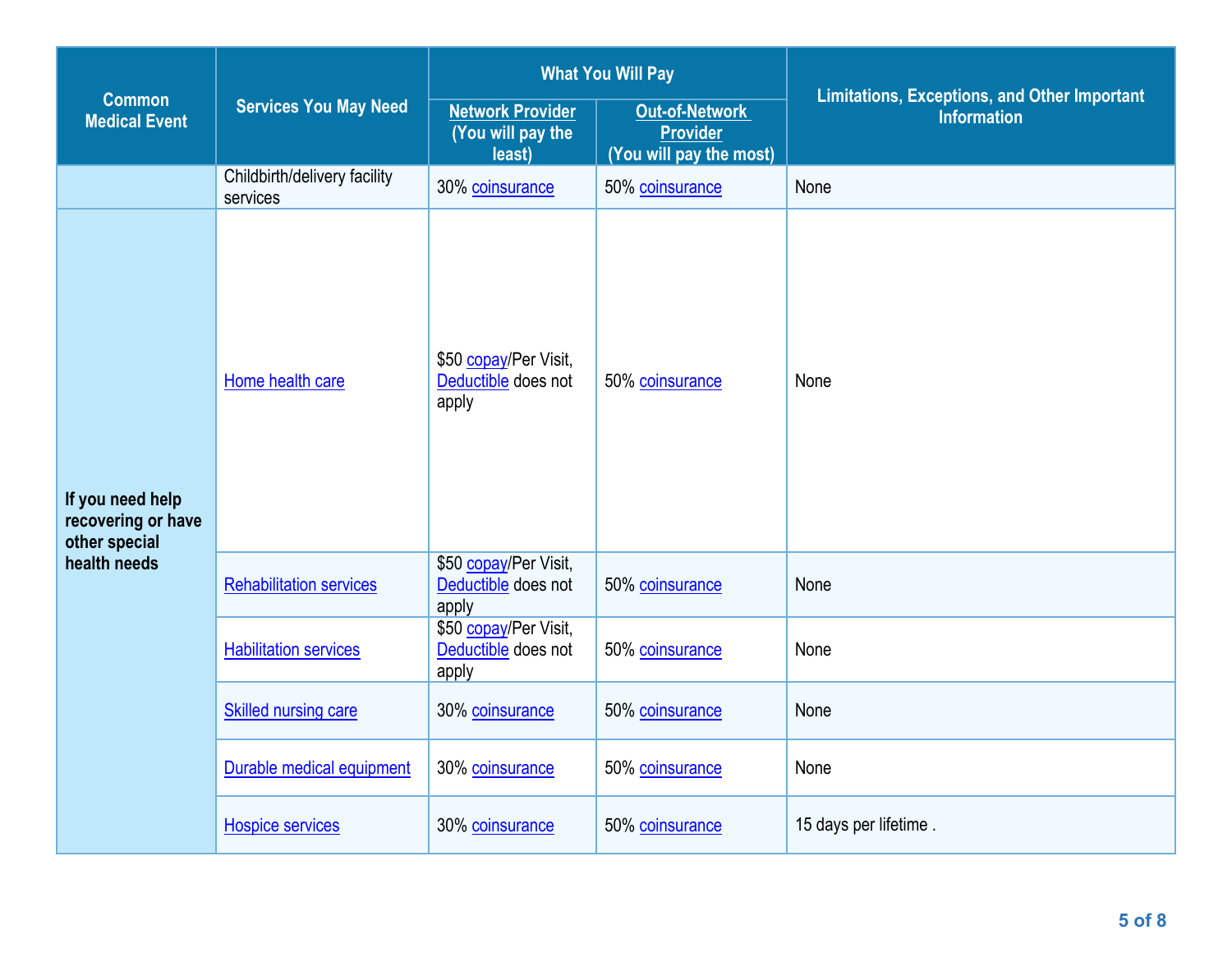|                                           |                              | <b>What You Will Pay</b>                               |                                                                     | <b>Limitations, Exceptions, and Other Important</b>                                                      |  |
|-------------------------------------------|------------------------------|--------------------------------------------------------|---------------------------------------------------------------------|----------------------------------------------------------------------------------------------------------|--|
| <b>Common</b><br><b>Medical Event</b>     | <b>Services You May Need</b> | <b>Network Provider</b><br>(You will pay the<br>least) | <b>Out-of-Network</b><br><b>Provider</b><br>(You will pay the most) | <b>Information</b>                                                                                       |  |
| If your child needs<br>dental or eye care | Children's eye exam          | No charge                                              | 50% coinsurance                                                     | None                                                                                                     |  |
|                                           | Children's glasses           | 30% coinsurance                                        | Not covered                                                         | Limited to one pair of eyeglasses (lenses and frames)<br>or one pair of contact lenses per benefit year. |  |
|                                           | Children's dental check-up   | No charge                                              | No charge                                                           | None                                                                                                     |  |

## **[Excluded](https://www.healthcare.gov/sbc-glossary/#excluded-services) Services & Other Covered Services:**

| Services Your Plan Generally Does NOT Cover (Check your policy or plan document for more information and a list of any other excluded services.) |                                                      |                        |  |
|--------------------------------------------------------------------------------------------------------------------------------------------------|------------------------------------------------------|------------------------|--|
| • Acupuncture                                                                                                                                    | • Long-term care                                     | • Weight loss programs |  |
| • Cosmetic surgery with the exception of port wine<br>stain removal and reconstructive surgery                                                   | • Non-emergency care when traveling outside the U.S. |                        |  |
| • Infertility treatment                                                                                                                          | • Routine foot care                                  |                        |  |
| Other Covered Services (Limitations may apply to these services. This isn't a complete list. Please see your plan document.)                     |                                                      |                        |  |

| $\bullet$ Bariatric surgery | • Dental care (Children) | • Routine eye care (Adult) |
|-----------------------------|--------------------------|----------------------------|
| $\bullet$ Chiropractic care | • Private-duty nursing   |                            |

Your Rights to Continue Coverage: There are agencies that can help if you want to continue your coverage after it ends. The contact information for those agencies is: Your plan at 1-866-843-3461, the U.S. Department of Labor, Employee Benefits Security Administration at 1-866-444-EBSA (3272) or www.dol.gov/ebsa/healthreform, Iowa Insurance Division at 1-515-281-6348. Other coverage options may be available to you too, including buying individual insurance coverage through the Health Insurance [Marketplace](https://www.healthcare.gov/sbc-glossary/#marketplace). For more information about the Marketplace, visit www.HealthCare.gov or call 1-800-318-2596.

Your Grievance and [Appeals](https://www.healthcare.gov/sbc-glossary/#appeal) Rights: There are agencies that can help if you have a complaint against your [plan](https://www.healthcare.gov/sbc-glossary/#plan) for a denial of a [claim](https://www.healthcare.gov/sbc-glossary/#claim). This complaint is called a [grievance](https://www.healthcare.gov/sbc-glossary/#grievance) or [appeal](https://www.healthcare.gov/sbc-glossary/#appeal). For more information about your rights, look at the explanation of benefits you will receive for that medical [claim](https://www.healthcare.gov/sbc-glossary/#claim). Your [plan](https://www.healthcare.gov/sbc-glossary/#plan) documents also provide complete information to submit a [claim](https://www.healthcare.gov/sbc-glossary/#claim), [appeal](https://www.healthcare.gov/sbc-glossary/#appeal), or a [grievance](https://www.healthcare.gov/sbc-glossary/#grievance) for any reason to your [plan](https://www.healthcare.gov/sbc-glossary/#plan). For more information about your rights, this notice, or assistance, contact: Your [plan](https://www.healthcare.gov/sbc-glossary/#plan) at 1-866-843-3461, the Department of Labor'<sup>s</sup> Employee Benefits Security Administration at 1-866-444-EBSA (3272) or www.dol.gov/ebsa/healthreform or the Iowa Insurance Division at 1-515-281-6348.

## **Does this plan provide Minimum Essential Coverage? Yes**.

Minimum Essential [Coverage](https://www.healthcare.gov/sbc-glossary/#minimum-essential-coverage) generally includes [plan](https://www.healthcare.gov/sbc-glossary/#plan), health [insurance](https://www.healthcare.gov/sbc-glossary/#health-insurance) available through the [Marketplace](https://www.healthcare.gov/sbc-glossary/#marketplace) or other individual market policies, Medicare, Medicaid, CHIP, TRICARE, and certain other coverage. If you are eligible for certain types of Minimum Essential [Coverage](https://www.healthcare.gov/sbc-glossary/#minimum-essential-coverage), you may not be eligible for the [premium](https://www.healthcare.gov/sbc-glossary/#premium-tax-credits) tax [credit](https://www.healthcare.gov/sbc-glossary/#premium-tax-credits).

**Does this plan meet Minimum Value Standards? Yes.**

If your [plan](https://www.healthcare.gov/sbc-glossary/#plan) doesn't meet the Minimum Value [Standards](https://www.healthcare.gov/sbc-glossary/#minimum-value-standard), you may be eligible for a [premium](https://www.healthcare.gov/sbc-glossary/#premium-tax-credits) tax credit to help you pay for a plan through the [Marketplace](https://www.healthcare.gov/sbc-glossary/#marketplace).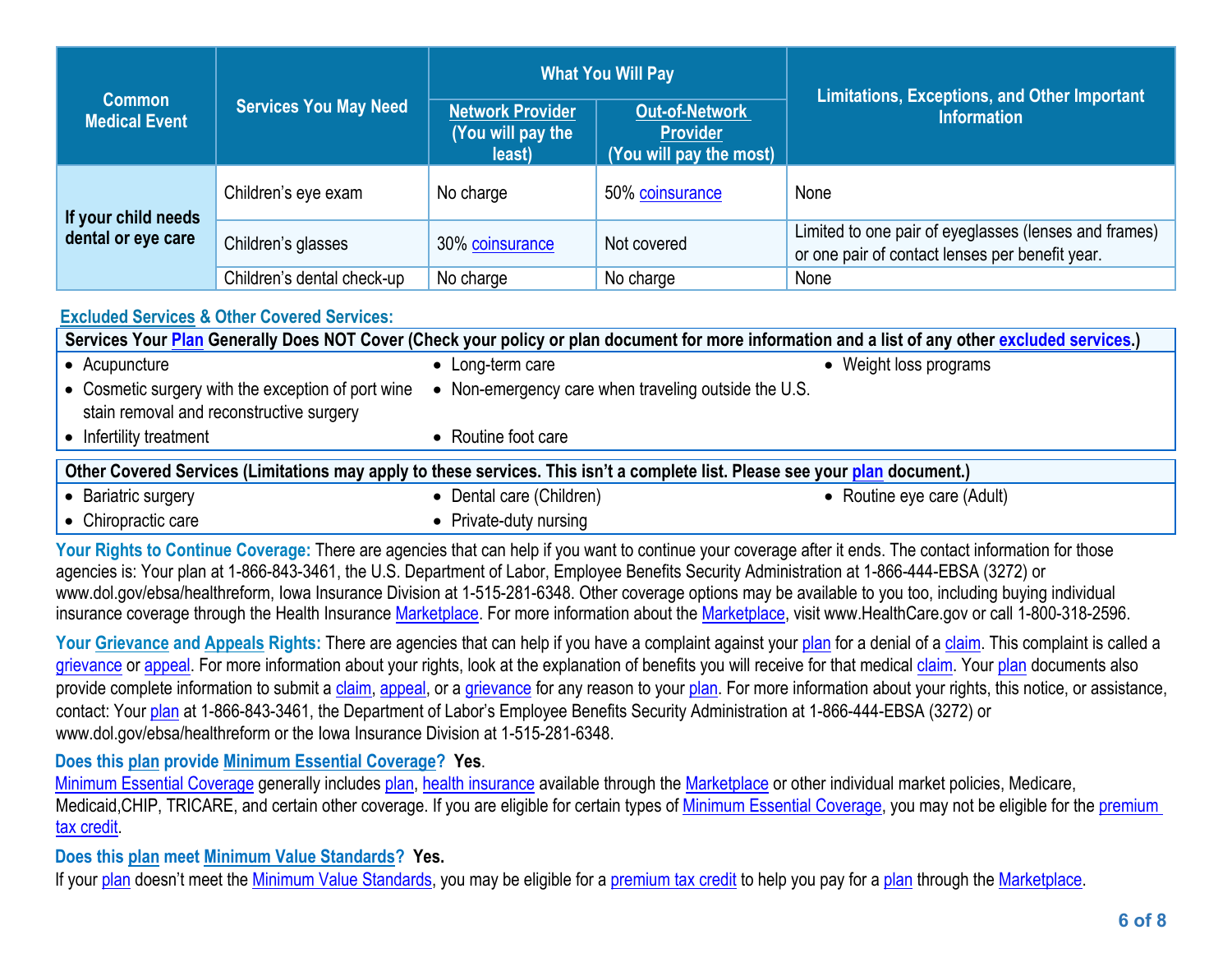## **Language Access Services:**

Spanish (Español): Para obtener asistencia en Español, llame al 1-866-398-9119. Tagalog (Tagalog): Kung kailangan ninyo ang tulong sa Tagalog tumawag sa 1-866-843-3461.

Chinese (中文): 如果需要中文的帮助,请拨打这个号码1-866-843-3461.

Navajo (Dine): Dinek'ehgo shika at'ohwol ninisingo, kwiijigo holne' 1-866-843-3461.

-To see examples of how this [plan](https://www.healthcare.gov/sbc-glossary/#plan) might cover costs for a sample medical situation, see the next section.-